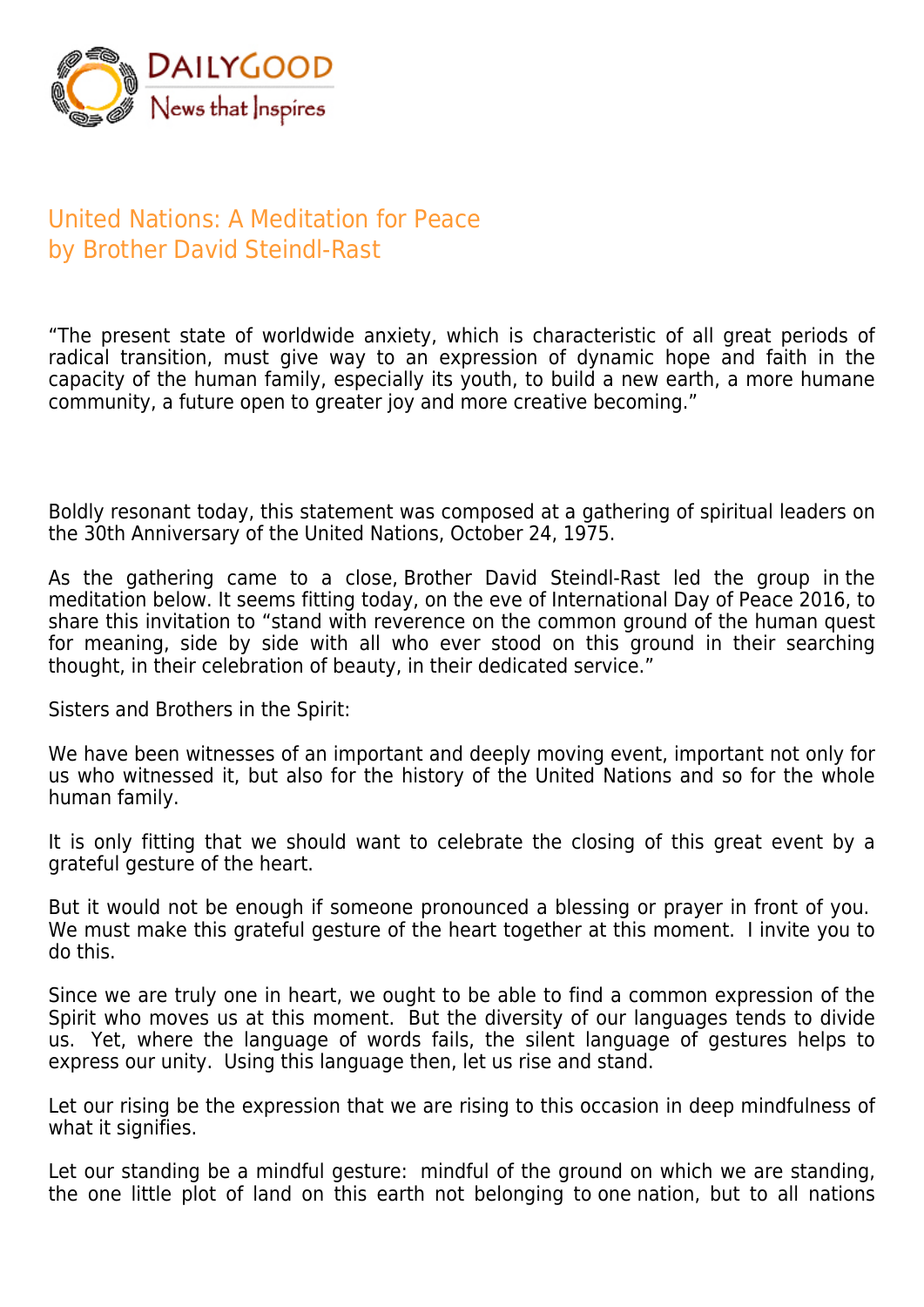united. It is a very small piece of land, indeed, but it is a symbol of human concord, a symbol of the truth that this poor, mistreated earth belongs to all of us together.

As we stand, then, like plants standing on a good plot of ground, let us sink our roots deep into our hidden unity. Allow yourself to feel what it means to stand and to extend your inner roots.

Rooted in the soil of the heart, let us expose ourselves to the wind of the Spirit, the one Spirit who moves all who let themselves be moved. Let us breathe deeply the breath of the one Spirit.

Let our standing bear witness that we take a stand on common ground.

Let our standing be an expression of reverence for all those who before us have taken a stand for human unity.

Let us stand with reverence on the ground of our common human endeavor, joining all those who stood on this ground, from the first shaper of tools to the engineers of the most complex machines and institutions.

Let us stand with reverence on the common ground of the human quest for meaning, side by side with all who ever stood on this ground in their searching thought, in their celebration of beauty, in their dedicated service.

Let us stand in reverence before all those who on our common ground stood up to be counted, stood up – and were cut down.

Let us remember that to stand up as we have now stood up implies a readiness to lay down one's life for that for which one stands.

Let us stand in awe before those thousands upon thousands – known and unknown – who have laid down their lives for the common cause of our human family.

Let us bow our heads. Let us bow our heads to them.

Let us stand and bow our heads, because we stand under judgment.

We stand under judgment, for "One is the human Spirit." If we are one with the heroes and prophets, we are also one with those who persecuted and killed them. One with the henchmen as we are one with the victims. We all share the glory of human greatness and the shame of human failure.

Allow me to invite you now to focus your mind on the most inhuman act of destruction you can find in your memory. And now take this, together with all human violence, all human greed, injustice, stupidity, hypocrisy, all human misery, and lift it all up, with all the strength of your heart, into the stream of compassion and healing that pulsates through the heart of the world – that center in which all our hearts are one. This is not an easy gesture. It may almost seem too difficult for some of us. But until we can reach and tap with our deepest roots this common source of concord and compassion, we have not yet claimed within our own hearts that oneness that is our common human birthright.